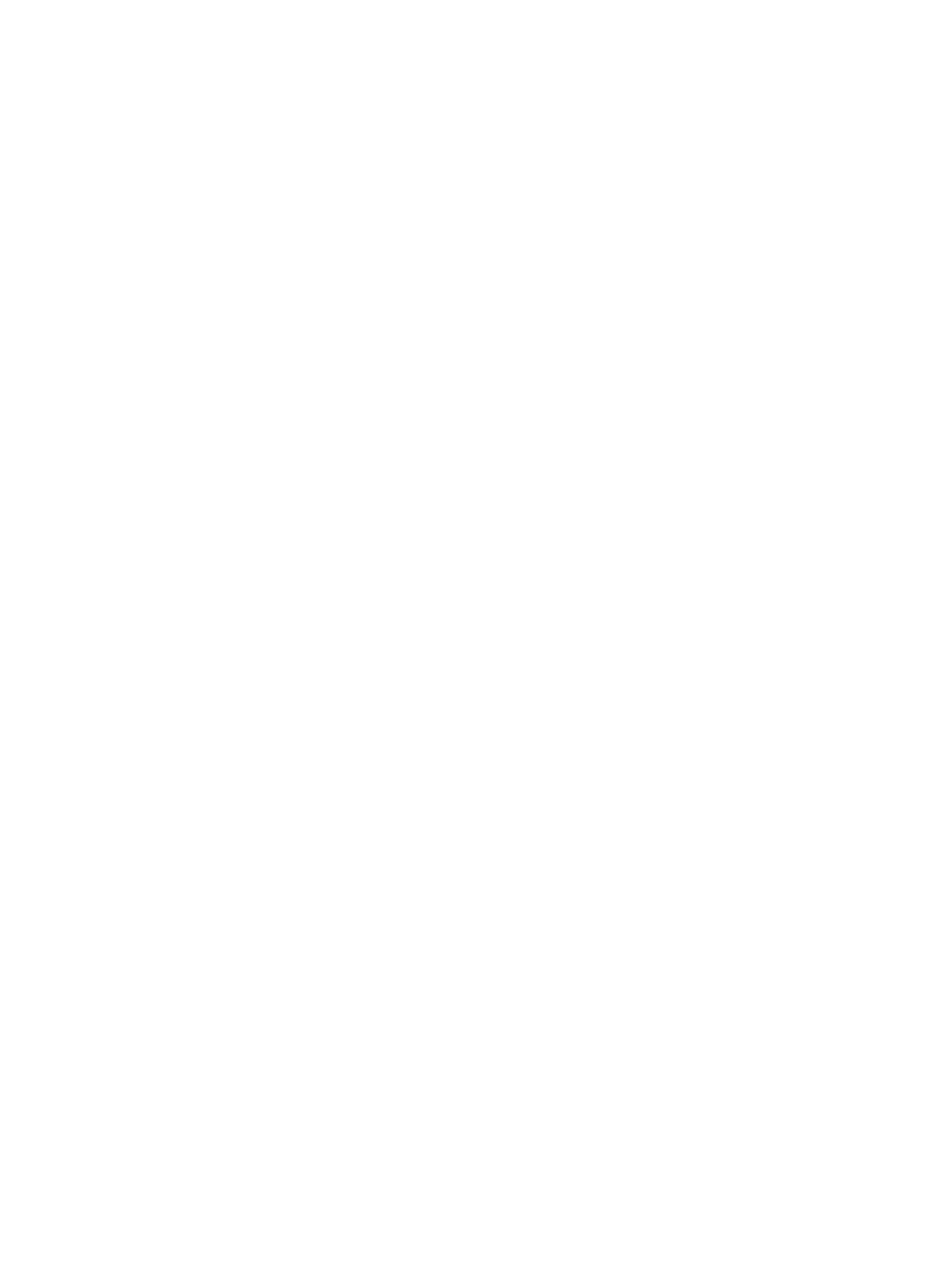Eric Shanfield | ENS.2008.11 | 9.6.08 | 7'

#### poems by Bill Knott

Alto

English Horn

Clarinet in B♭

Score in C

*Knots* is an appropriate title for a couple of reasons. Most obviously, it sets poems by the late Bill Knott, a shamefully neglected poet whose many short poems I could not long resist setting. But it also perfectly describes the formal properties of the piece.

For some time I've been working with a form of my own invention in which freely-composed vocal melodies are set over small repeating musical cells to create compacted song cycles. In *Knots*, however, there are two independent musical cells of different lengths repeating beneath the voice. These two lines thread in and out of one another, tying the music into literal knots. Meanwhile, the alto sings melodies cast in changing time signatures to accommodate the shifting relationship of the cells twisting and turning underneath, for a total of three separate lines heard simultaneously in different meters, united only by an invisible eighth-note pulse!

To formally unify all this knotty shit I composed two movements consisting of ten parts played continuously. The first sets ten individual short poems and the second one long poem with ten parts, each mirroring the other. In *Loveladen* the English horn plays ten motives that are then taken up in reverse order by the clarinet in *Last Poem*. *Knots* therefore ends where it begins, like a knot being untied. Or tied, depending on how you look at it.

©2008 Eric Shanfield (Enterprise Research Institute Council, ASCAP)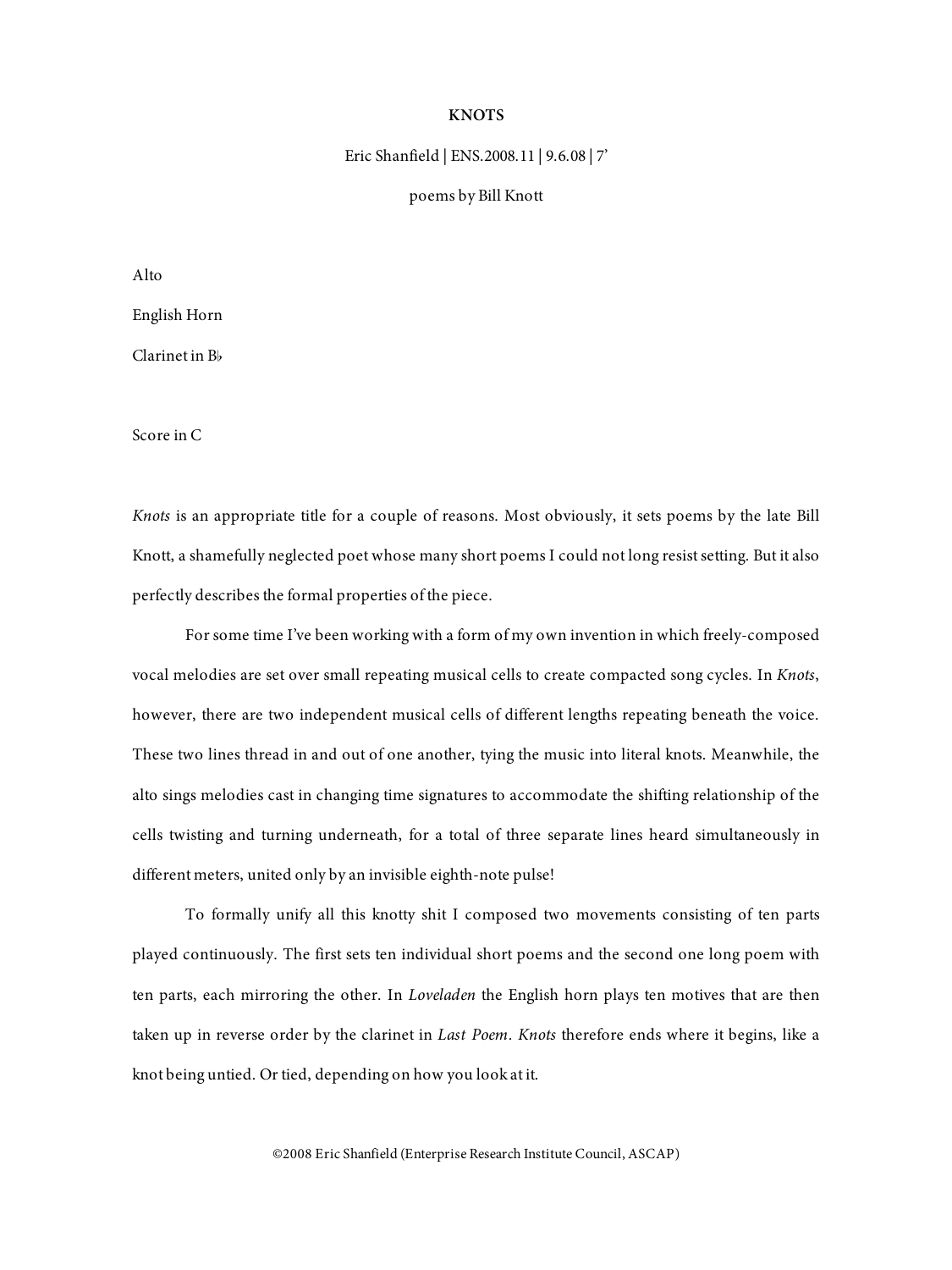#### poems by Bill Knott

#### 1. LOVELADEN

#### *Goodbye*

If you are still alive when you read this, close your eyes. I am under their lids, growing black.

#### *Knot (Hendecasyllabics)*

After you've sewn it, bite the thread off my grave— Please leave no loose seam of me to wave above The bones unknitting, the flesh unweaving love.

#### *Lovelade*

The sea is the cargo of empty ships Moon bears the sun when it's gone My face with the trace of your lips Will fare from now on and on

*Naomi Poem*

When our hands are alone, they open, like faces. There is no shore to their opening.

#### *Poem*

Even when the roads are empty, even at night, the stopsign tells the truth.

#### *Poempath: Period*

Each syllable a steppingstone till you stumble on this one.

*Sleep*

We brush the other, invisible moon. Its caves come out and carry us inside.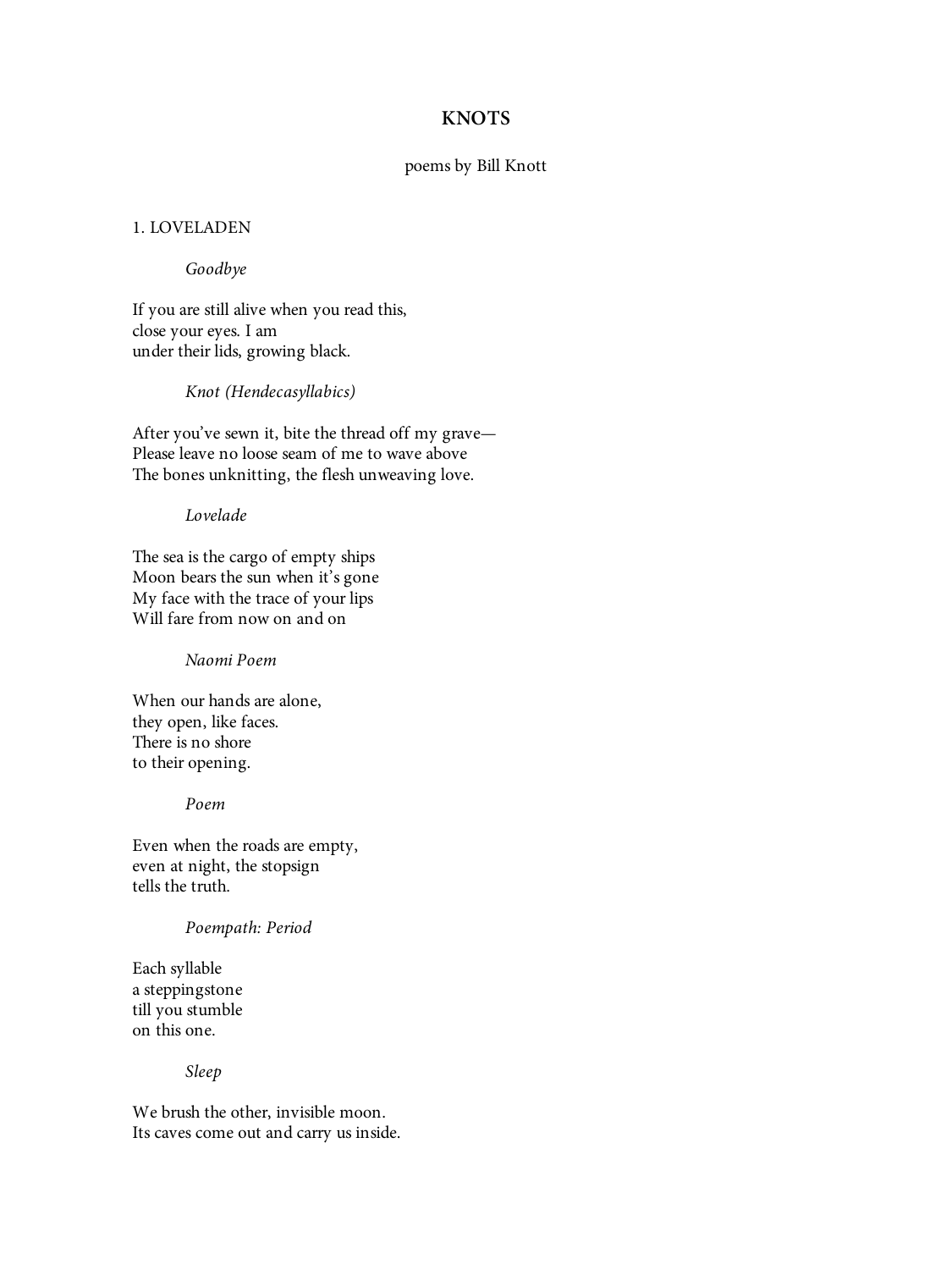#### *Stormform*

All the lines of this poem would like to contain the sound of the rain against my windowpane, but I'm going to have it remain here.

#### *Trip*

…Jesus walking on the water …keeps tripping over …the flying fish

*Unspeakable*

A comma is a period which leaks.

#### 2. LAST POEM

1

It's harder and harder to whistle you up from my pack of dead, you lag back, loping in another love.

2

Rigor mortis walked the streets, its coat tattered, face pensive. A howl was heard,

3 which calmed all chimeras.

4. My hair hits me. Wine lifts its deep sky over me.

5

Her palms upon my forehead became my fever's petals— Her face—altar where my heart is solved—

6

prepared for me its absence in the dish of its cheekbones

7

Your face alone has no echo in the void. Your face, more marvelous each time it flows up your warm arms to break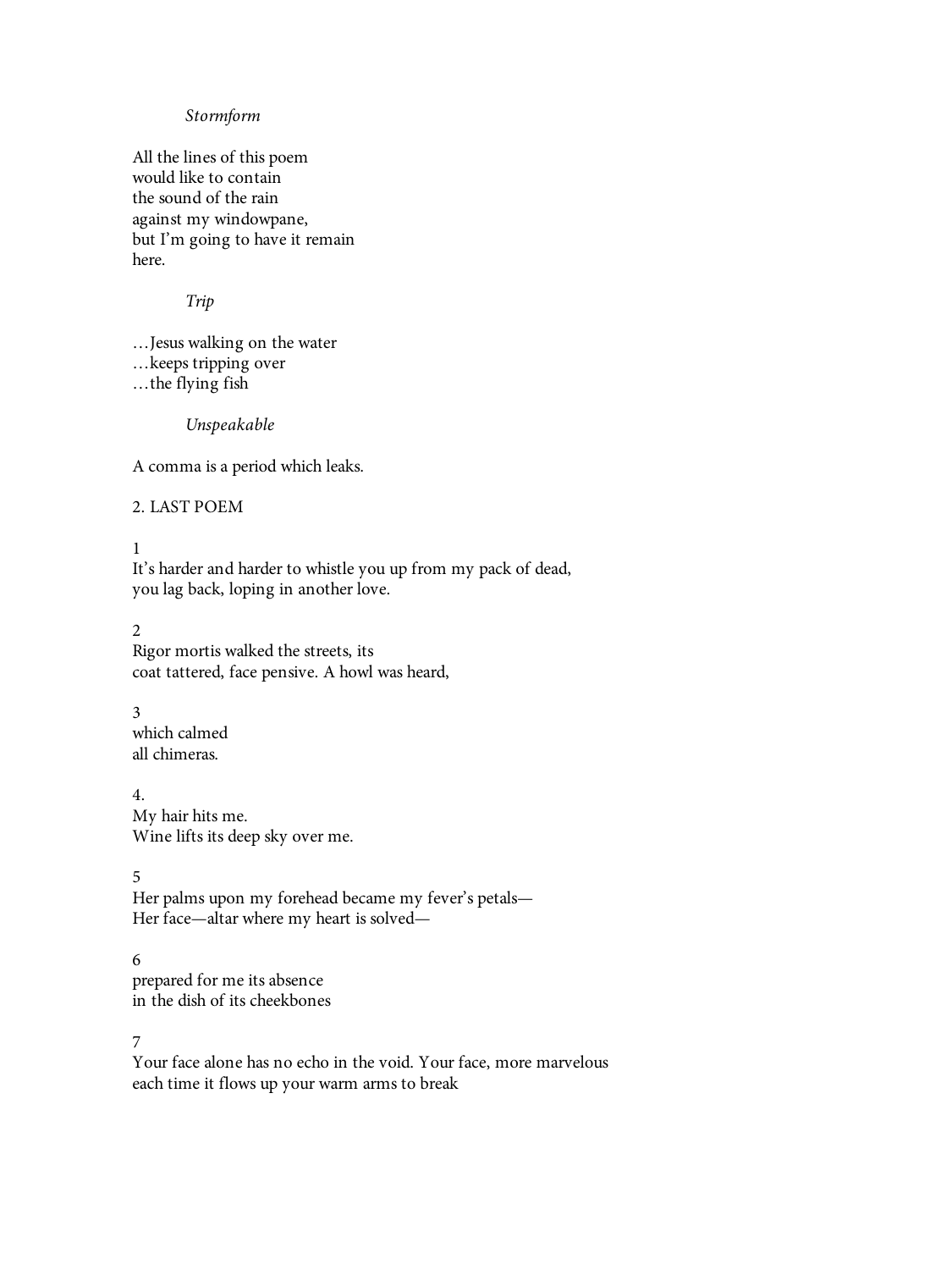upon your smile. Your kisses still rustling in my voice,

9 you don't exist. I will fill you with sweet suicide.

10 Naomi, love others then. Don't let this be their last poem, only mine.

8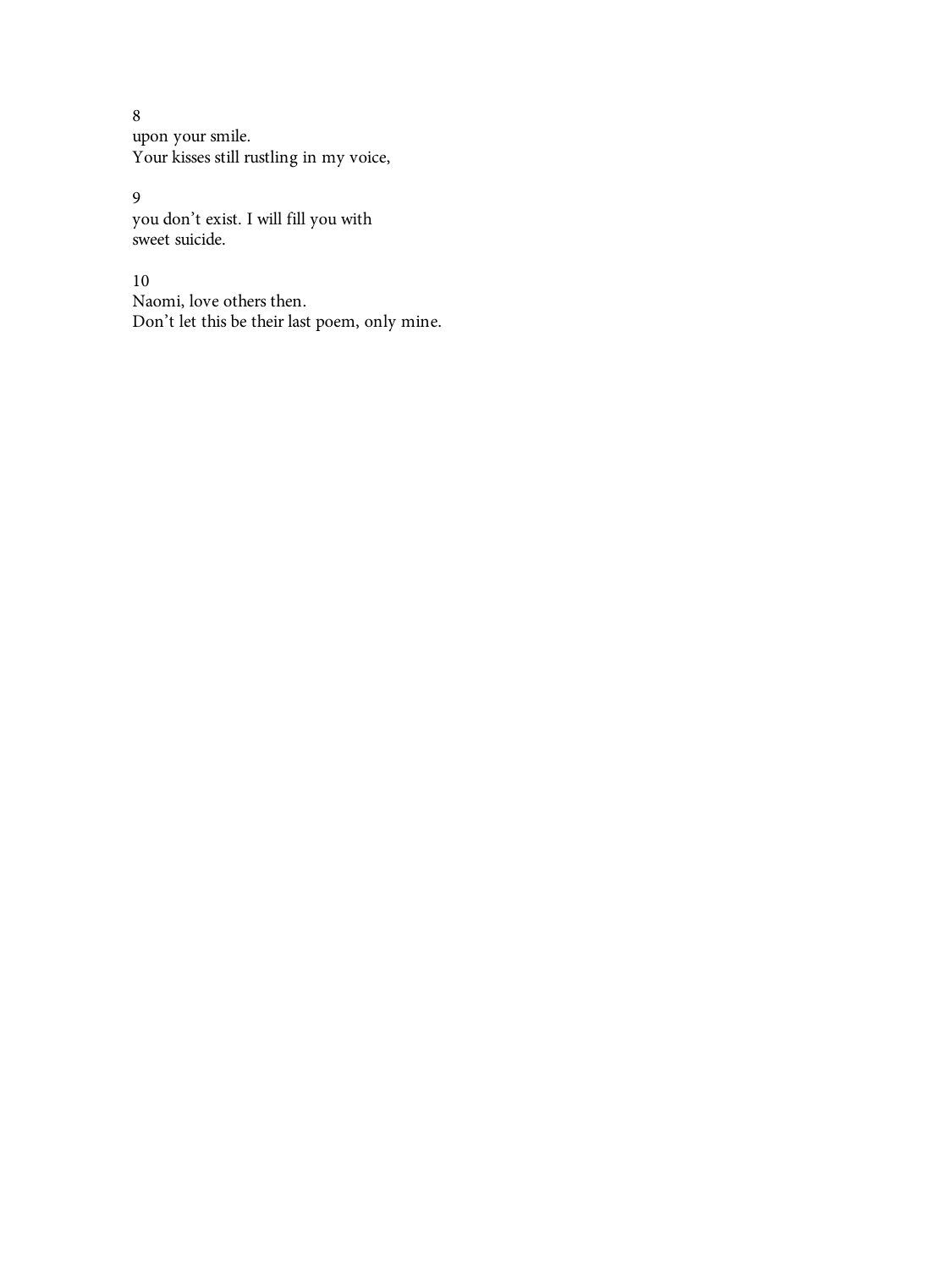### 1. LOVELADEN









Copyright © 2008 Eric Shanfield (Enterprise Research Institute Council, ASCAP)

Bill Knott

Eric Shanfield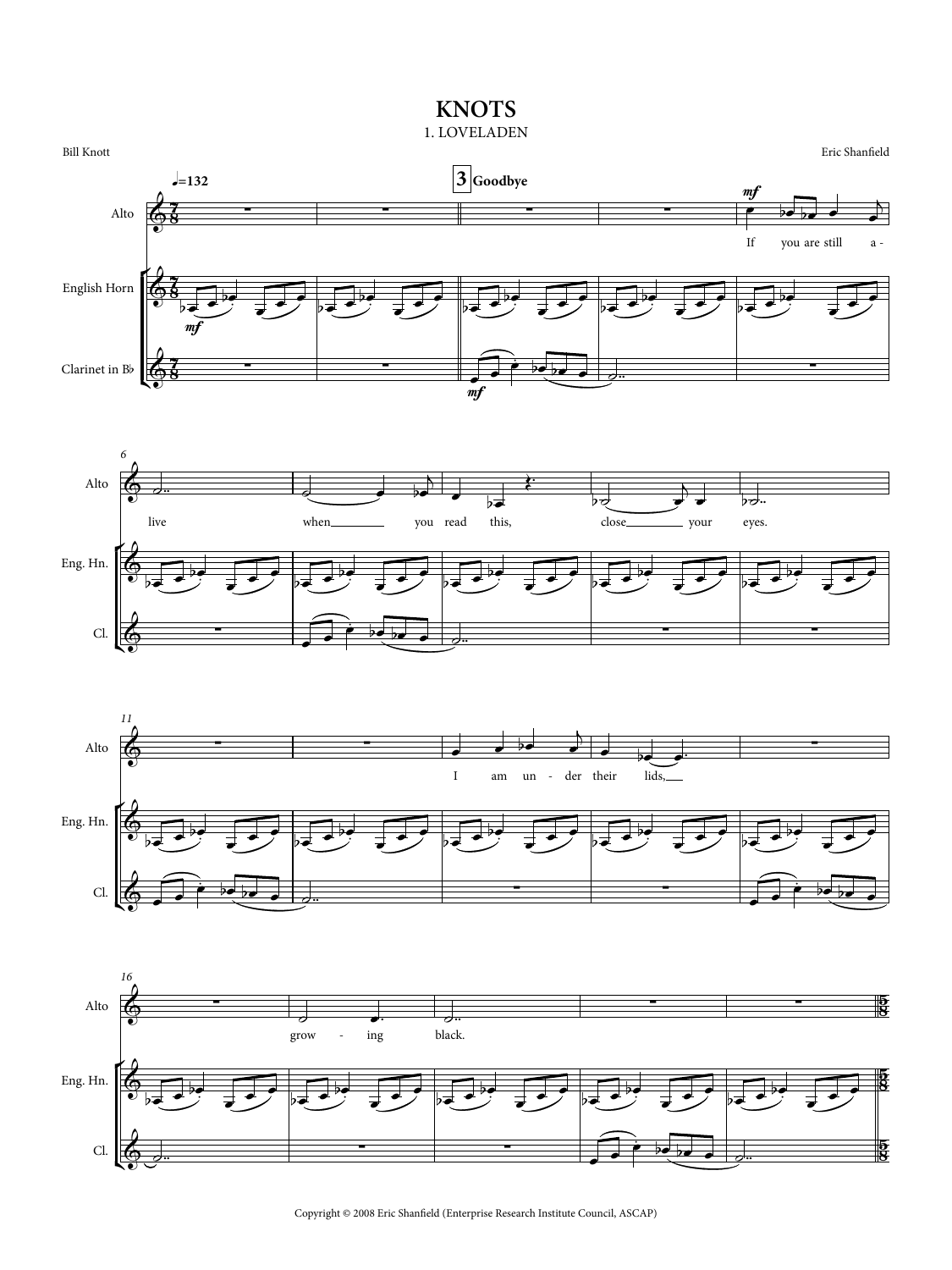





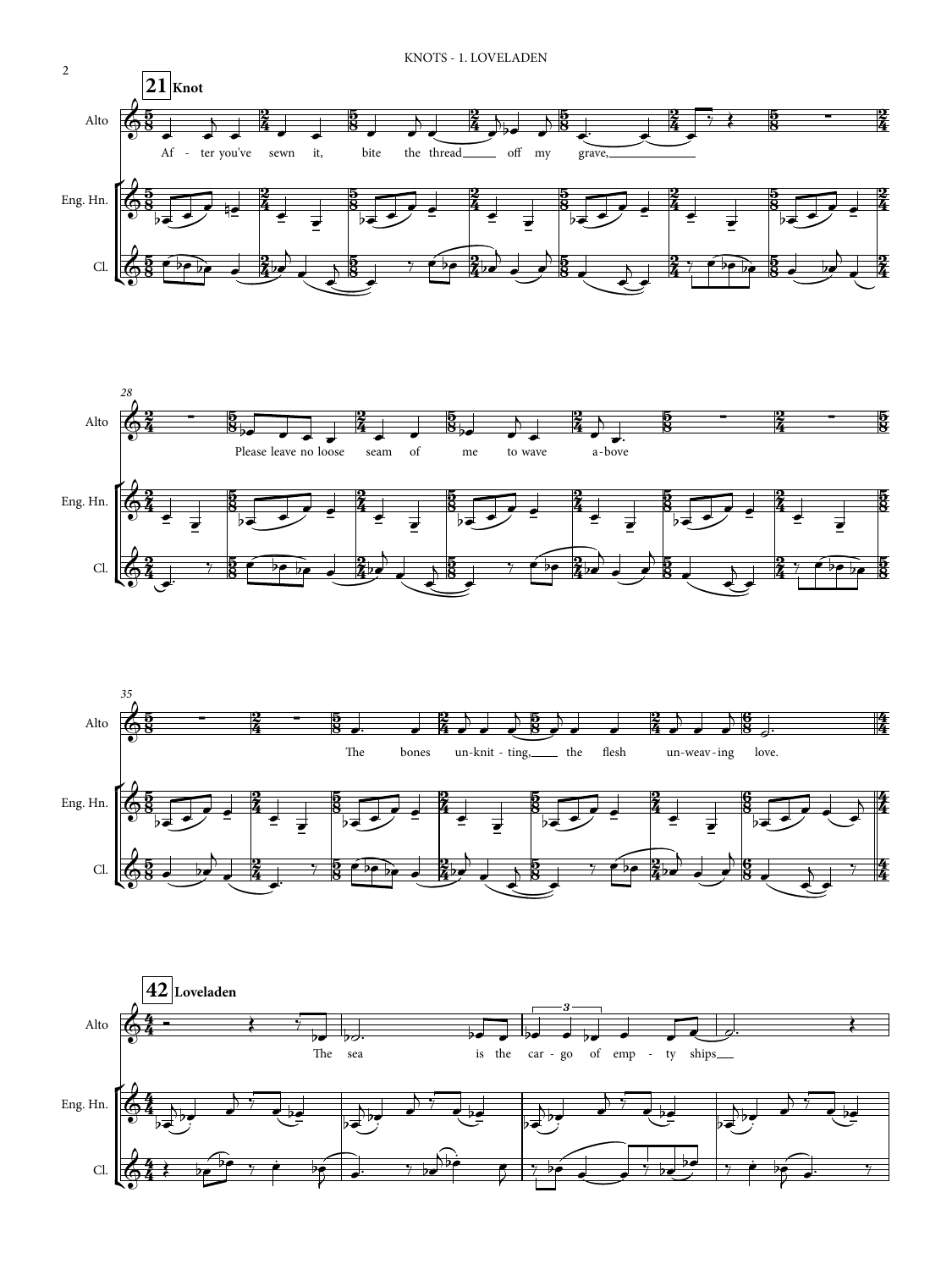





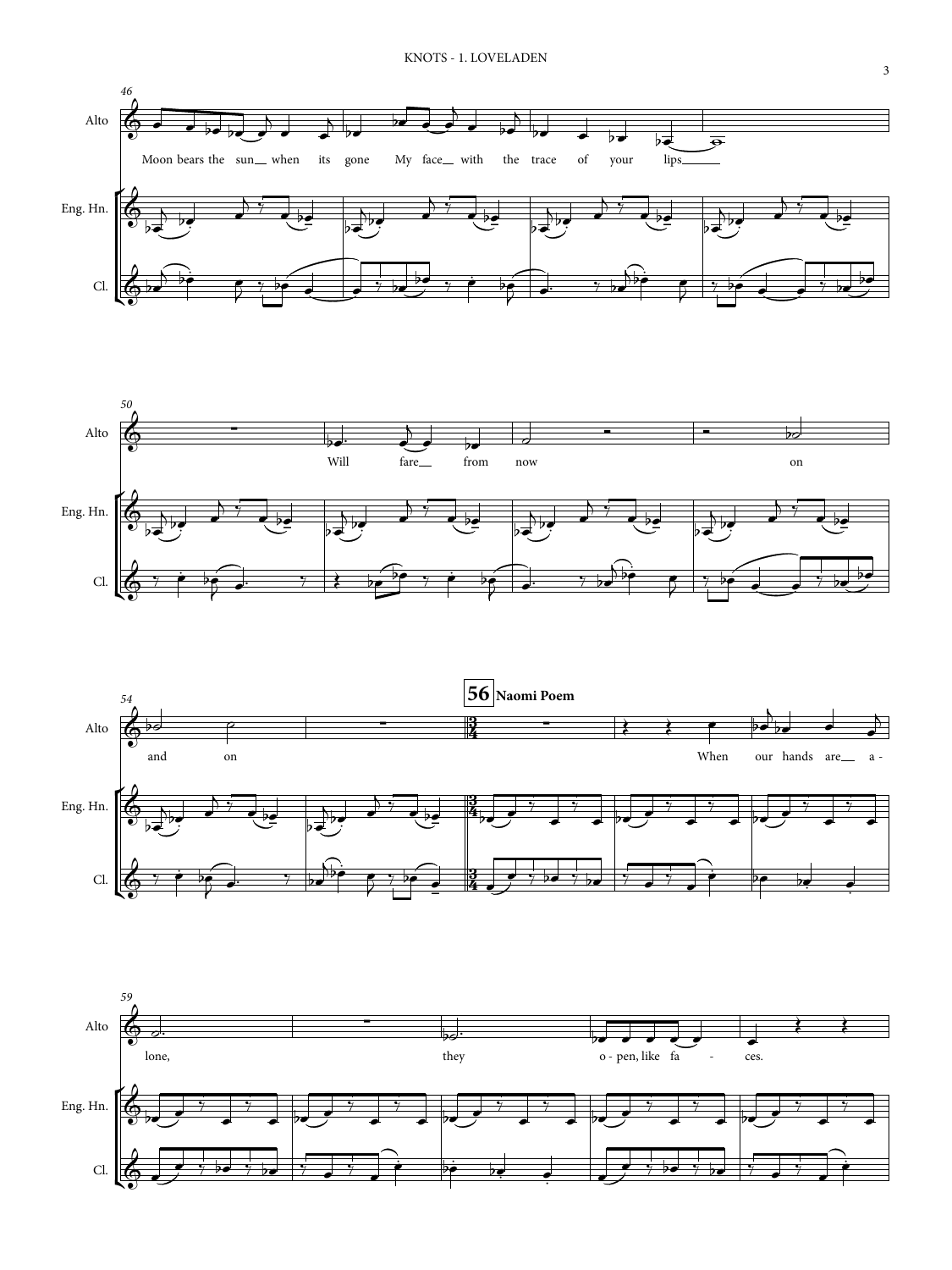





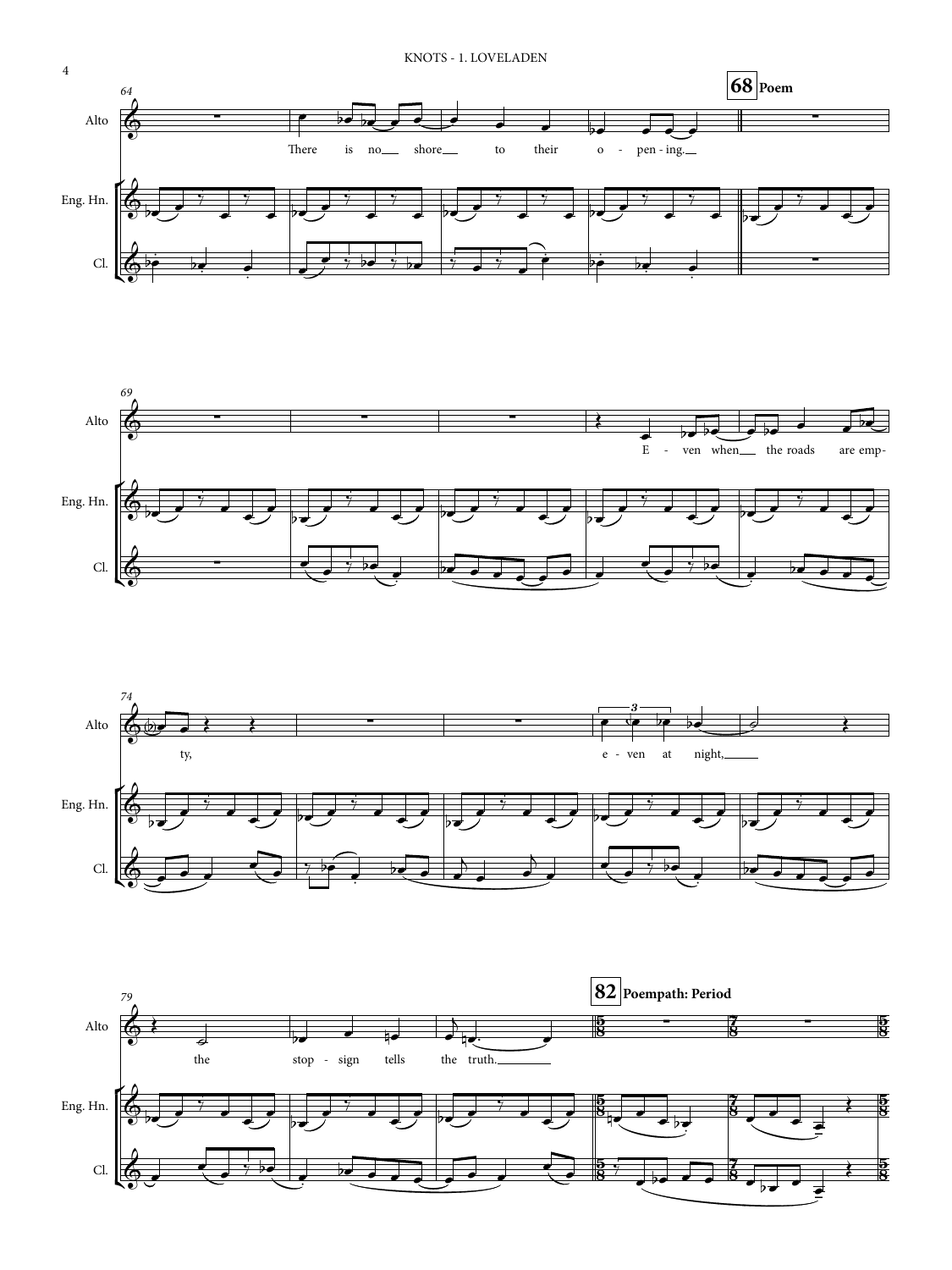





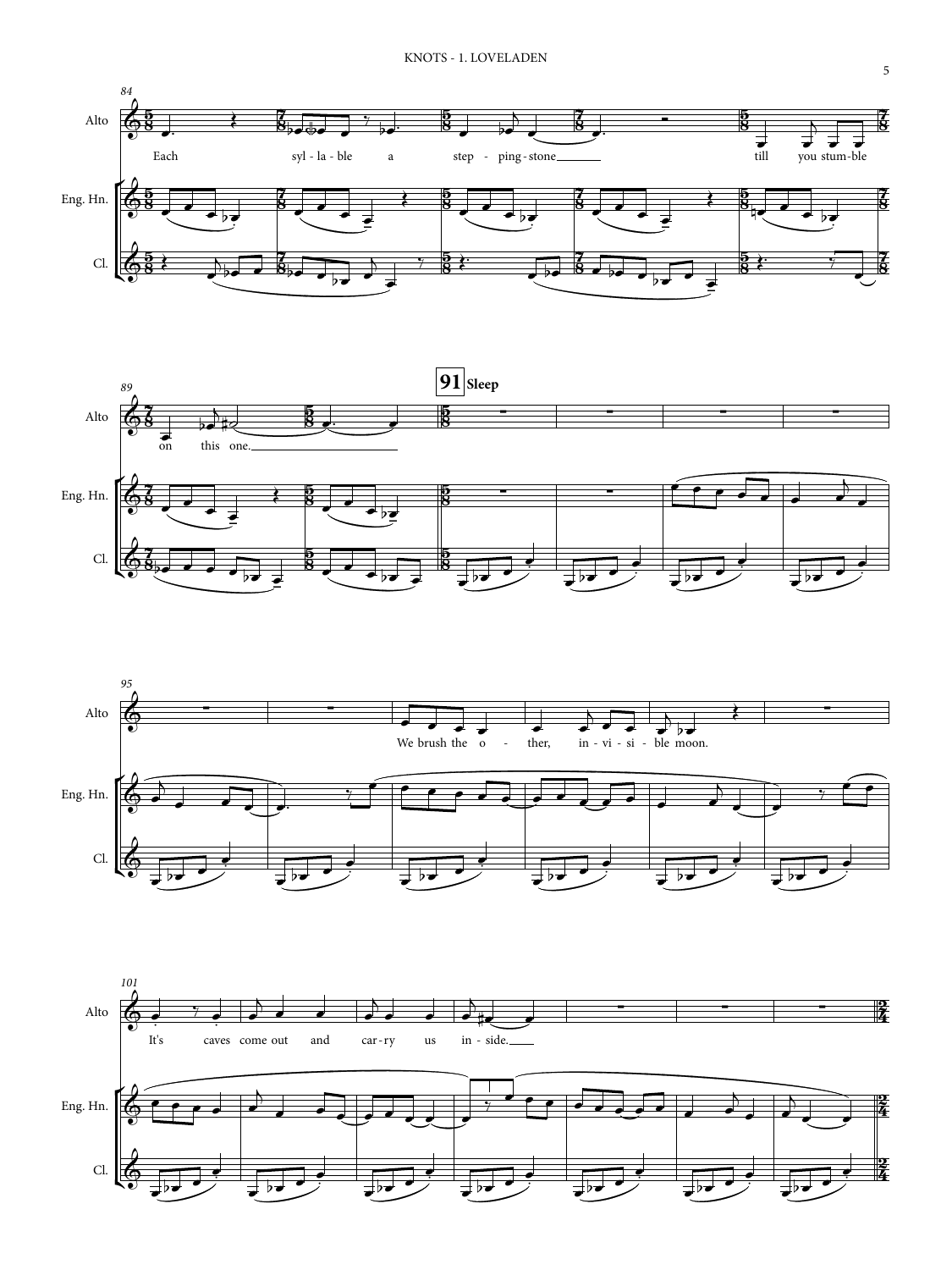





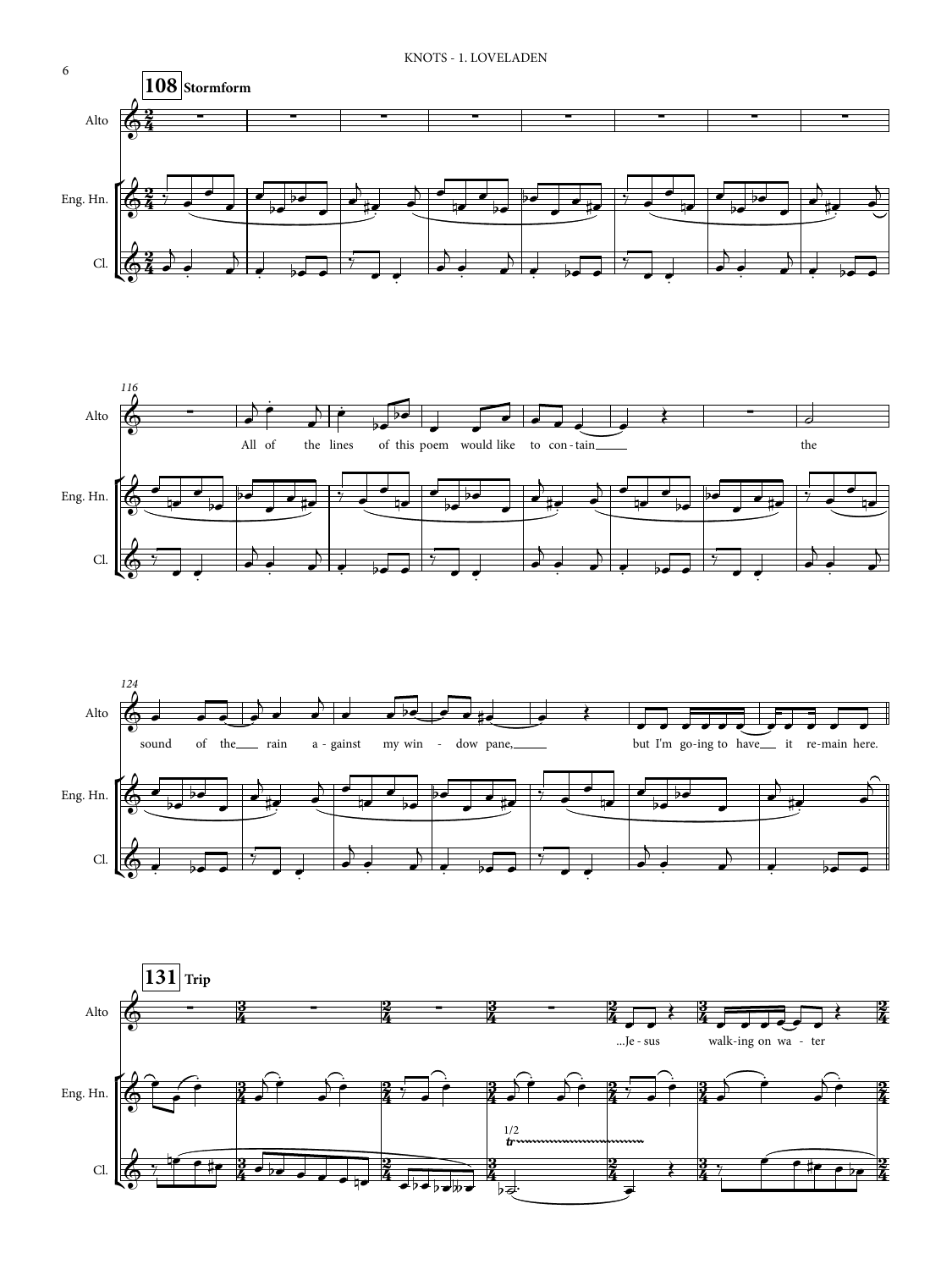





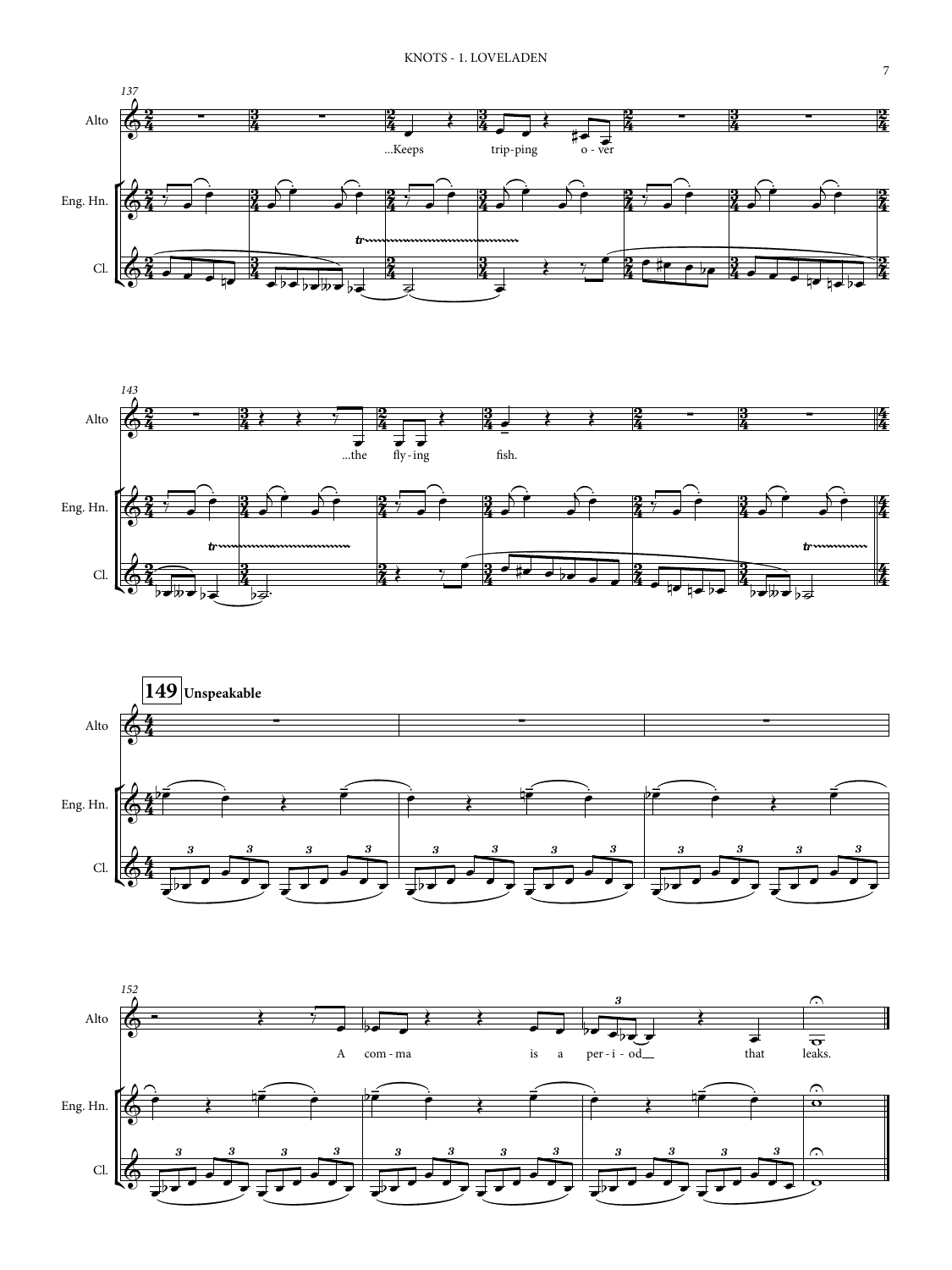### **KNOTS** 2. LAST POEM





Copyright © 2008 Eric Shanfield (Enterprise Research Institute Council, ASCAP)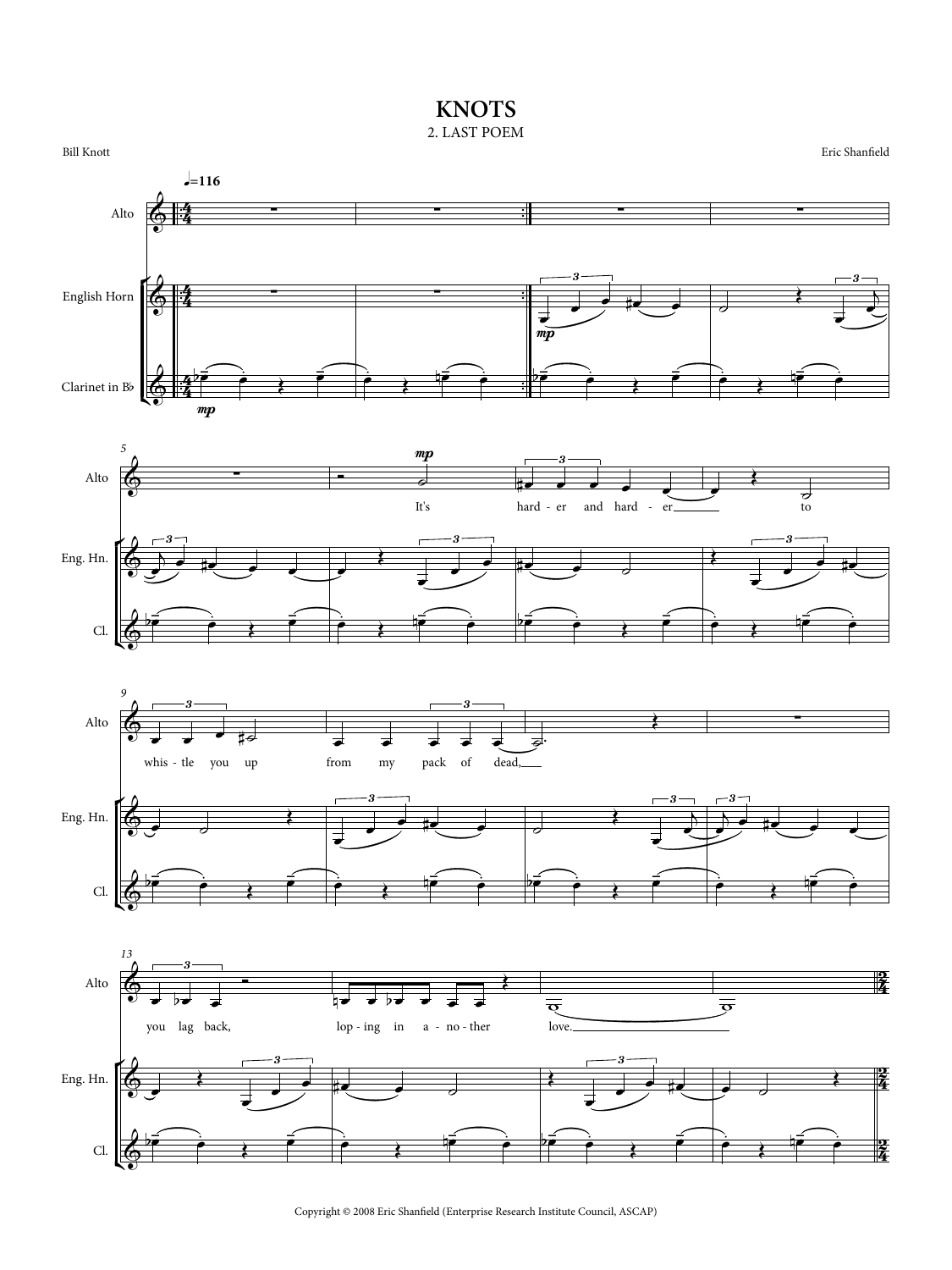





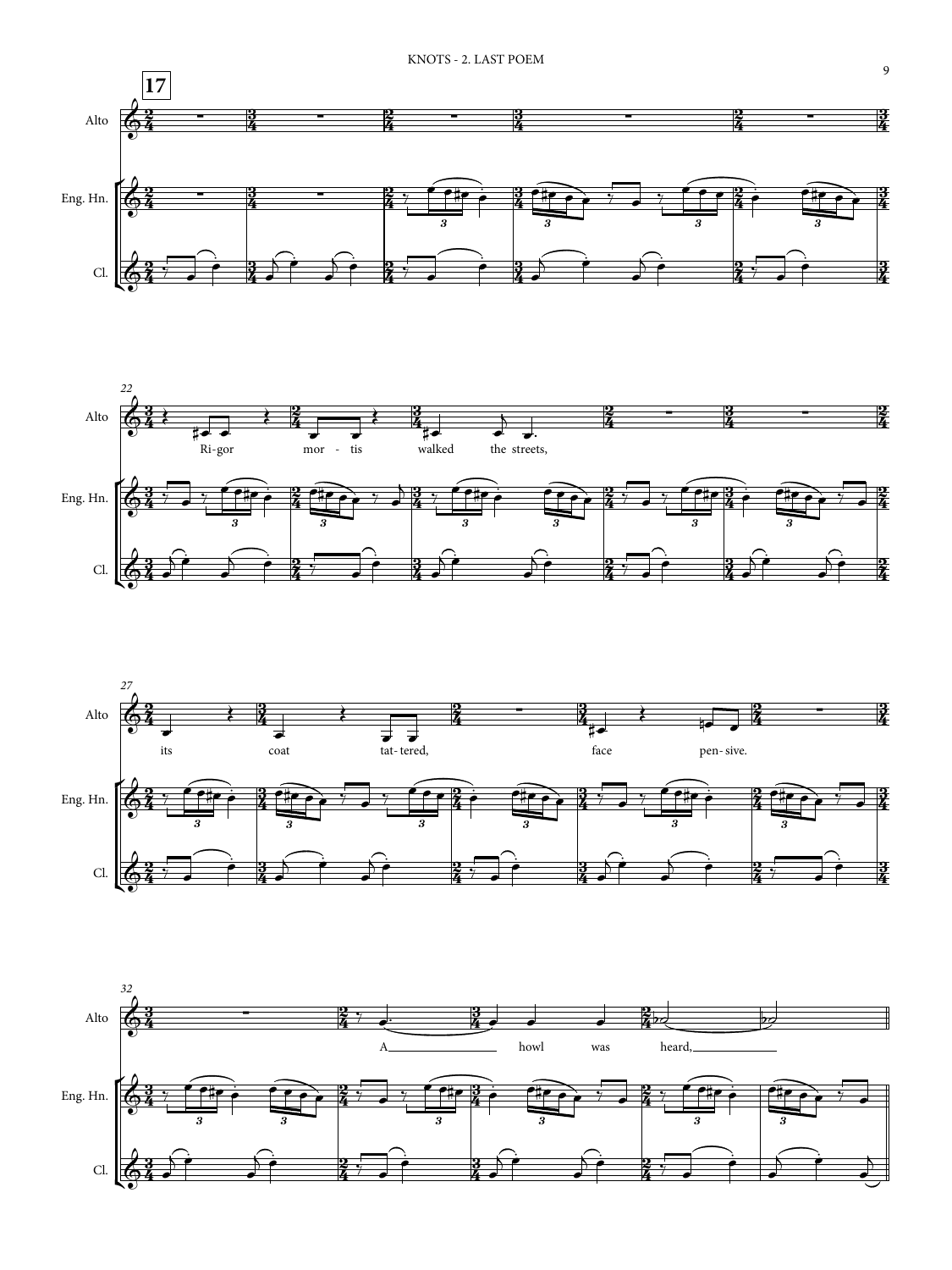





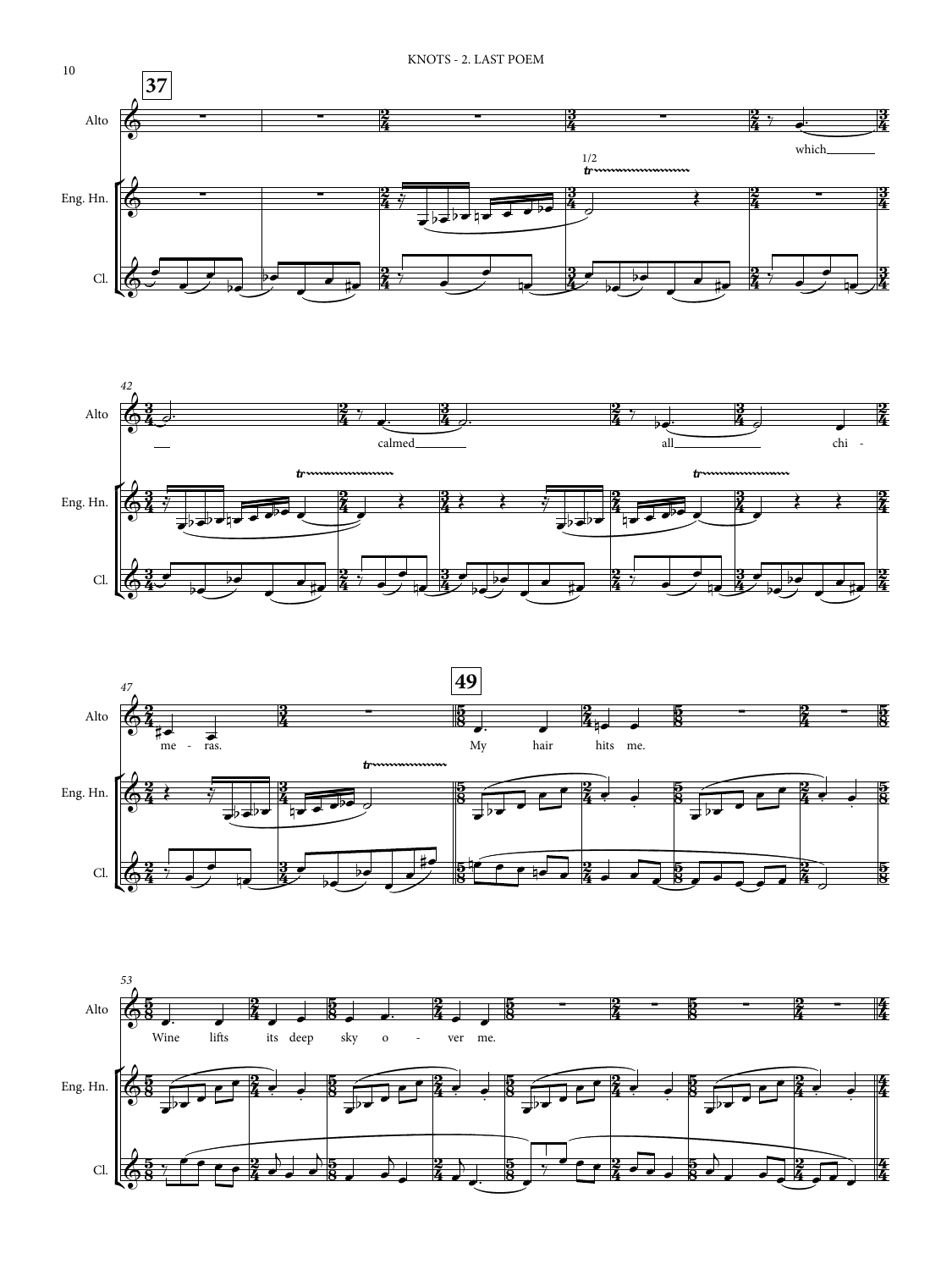





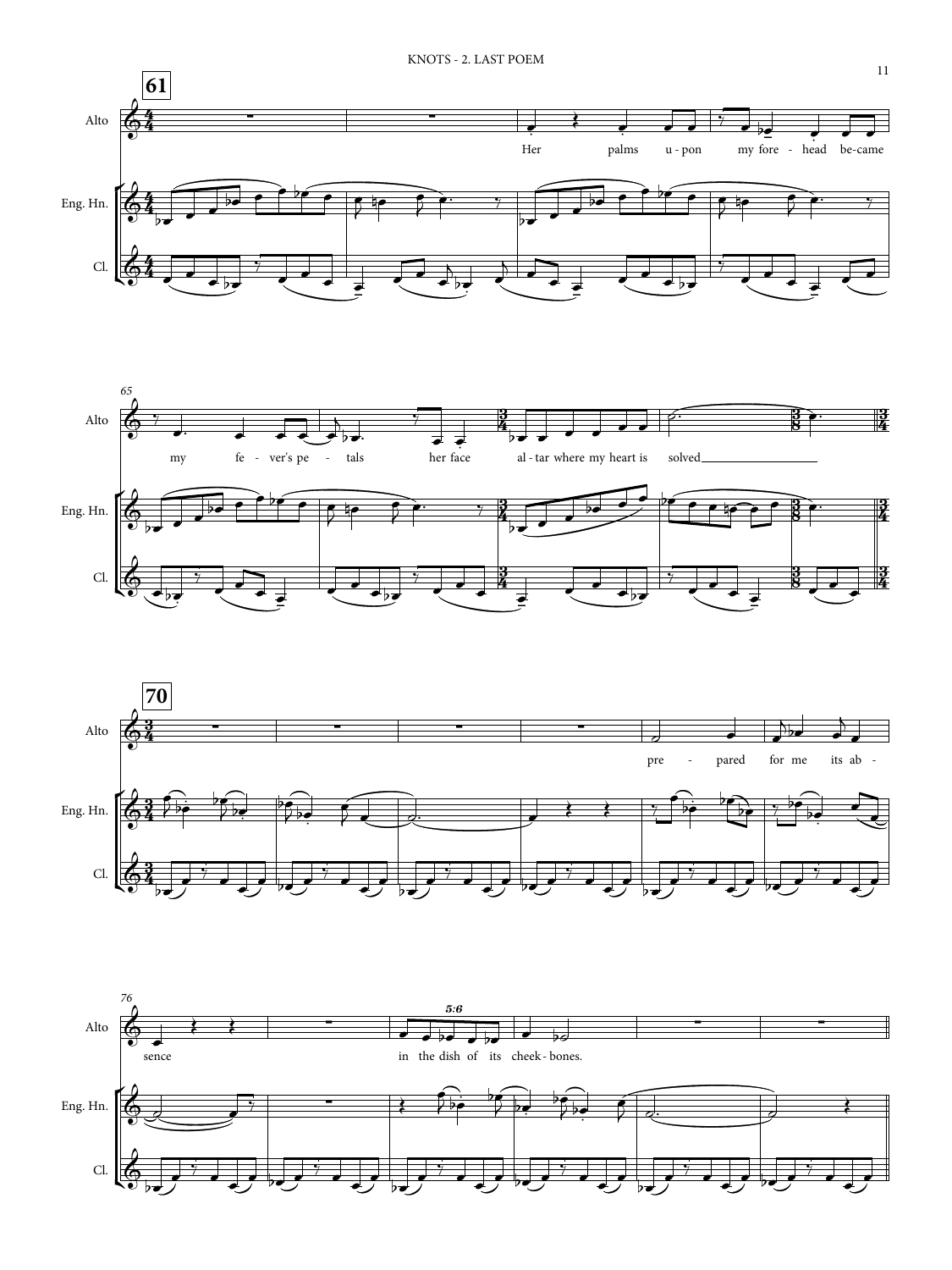